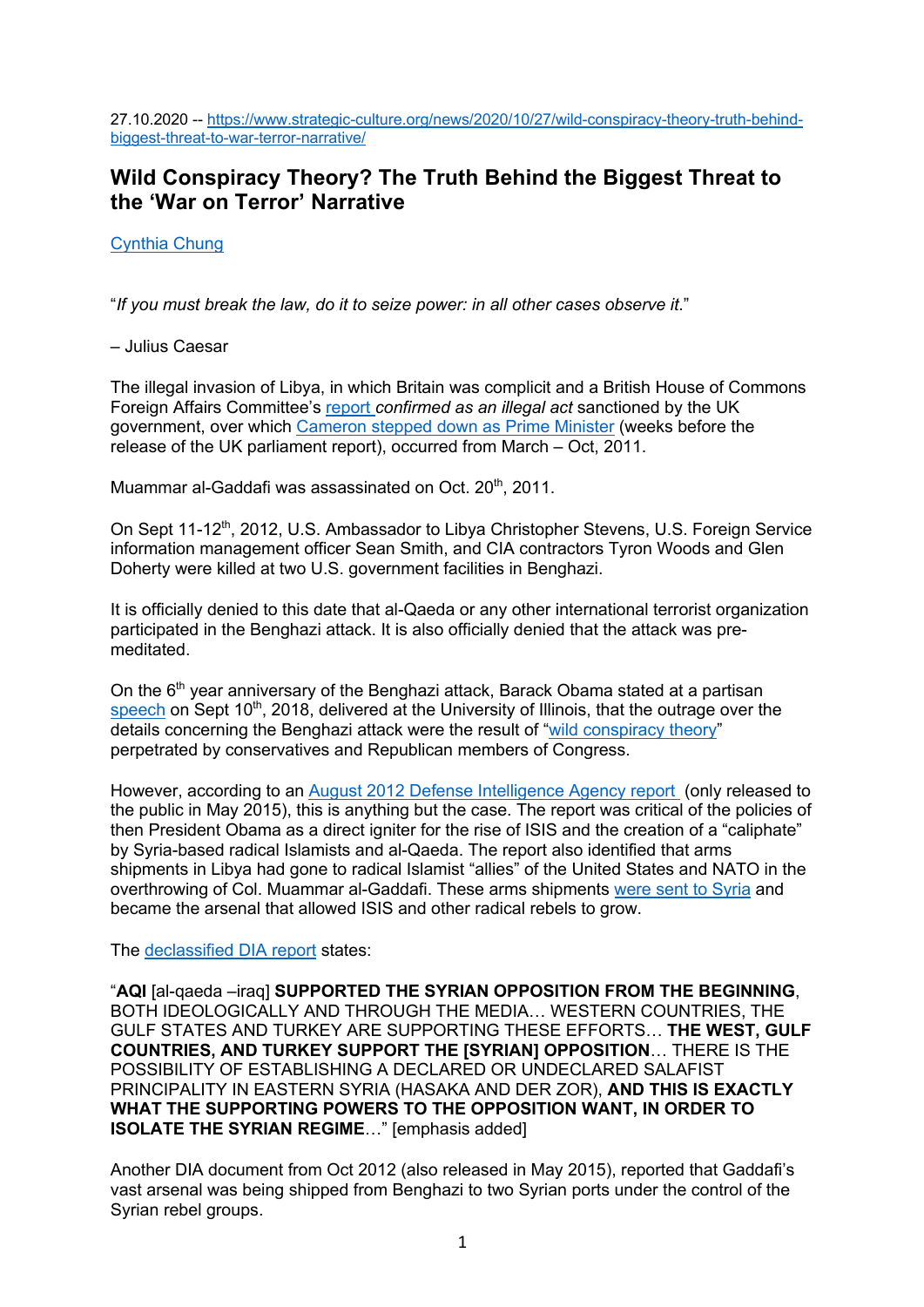Essentially, the DIA documents were reporting that the *Obama Administration was supporting Islamist extremism, including the Muslim Brotherhood*.

When the watchdog group Judicial Watch received the series of DIA reports through Freedom of Information Act lawsuits (FOIA) in May 2015, the State Department, the Administration and various media outlets trashed the reports as insignificant and unreliable.

There was just one problem; Lt. Gen. Flynn was backing up the reliability of the released DIA reports.

Lt. Gen. Flynn as Director of the DIA from July 2012 – Aug. 2014, was responsible for acquiring accurate intelligence on ISIS's and other extremist operations within the Middle East, but did not have any authority in shaping U.S. military policy in response to the Intel the DIA was acquiring.

In a July 2015 interview with Al-Jazeera, Flynn went so far as to state that the rise of ISIS was the result of a "willful decision," not an intelligence failure, by the Obama Administration.

In the Al-Jazeera interview Flynn was asked:

Q*: You are basically saying that even in government at the time you knew these groups were around, you saw this analysis, and you were arguing against it, but who wasn't listening?*

FLYNN: *I think the Administration*.

Q: *So the Administration turned a blind eye to your analysis?*

FLYNN: *I don't know that they turned a blind eye, I think it was a decision. I think it was a willful decision.*

Q: *A willful decision to support an insurgency that had Salafists, al-Qaeda and the Muslim Brotherhood?*

FLYNN: *It was a willful decision to do what they're doing.*

Flynn was essentially stating (in the 47 minute interview) that the United States was fully aware that weapons trafficking from Benghazi to the Syrian rebels was occurring. In fact, the secret flow of arms from Libya to the Syrian opposition, via Turkey was CIA sponsored and had been underway shortly after Gaddafi's death in Oct 2011. The operation was largely run out of a covert CIA annex in Benghazi, with State Department acquiescence.

This information was especially troubling in light of the fact that the Obama Administration's policy, from mid-2011 on, was to overthrow the Assad government. The question of "who will replace Assad?" was never fully answered.

Perhaps the most troubling to Americans among the FOIA-released DIA documents was a report from Sept. 16, 2012, which provided a detail account of the pre-meditated nature of the 9/11/12 attack in Benghazi, reporting that the attack had been planned ten days prior, detailing the groups involved.

The report revealed that it was in fact an al-Qaeda linked terrorist group that was responsible for the Benghazi attack. That despite this intelligence, the Obama Administration continued to permit arms-trafficking to the al-Qaeda-linked Syrian rebels even after the 9/11/12 attacks.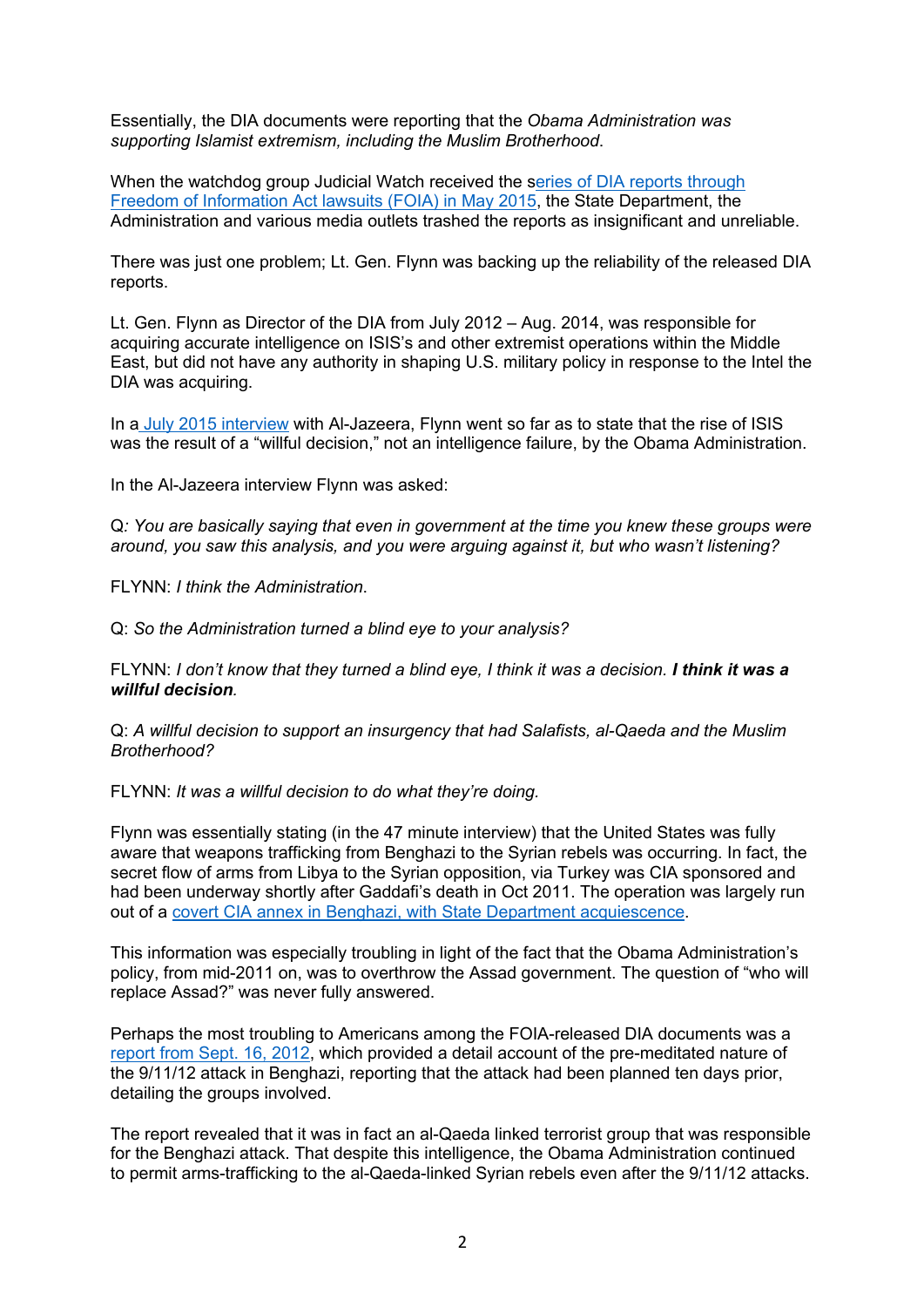In August 2015, then President Obama ordered for U.S. forces to attack Syrian government forces if they interfered with the American "vetted, trained and armed" forces. This U.S. approved Division 30 Syrian rebel group "defected" almost immediately, with U.S. weapons in hand, to align with the Nusra Front, the formal al-Qaeda affiliate in Syria.

# **Obama's Semantics War: Any Friend of Yours is a Friend of Mine**

*"Flynn incurred the wrath of the [Obama] White House by insisting on telling the truth about Syria… He thought truth was the best thing and they shoved him out."*

– Patrick Lang (retired army colonel, served for nearly a decade as the chief Middle East civilian intelligence officer for the Defense Intelligence Agency)

Before being named Director of the DIA, Flynn served as Director of Intelligence for the Joint Staff, as Director of Intelligence for the U.S. Central Command, and as Director of Intelligence for the Joint Special Operations Command.

Flynn's criticisms and opposition to the Obama Administration's policies in his interview with Al-Jazeera in 2015 was nothing new. In August 2013, Flynn as Director of the DIA supported Gen. Dempsey's intervention, as Chairman of the Joint Chiefs of Staff, in forcing then President Obama to cancel orders to launch a massive bombing campaign against the Syrian government and armed forces. Flynn and Dempsey both argued that the overthrow of the Assad government would lead to a radical Islamist stronghold in Syria, much like what was then happening in Libya.

This account was also supported in Seymour Hersh's paper "Military to Military" published in Jan 2016, to which he states:

"*Lieutenant General Michael Flynn, director of the DIA between 2012 and 2014, confirmed that his agency had sent a constant stream of classified warnings to the civilian leadership about the dire consequences of toppling Assad. The jihadists, he said, were in control of the opposition. Turkey wasn't doing enough to stop the smuggling of foreign fighters and weapons across the border. 'If the American public saw the intelligence we were producing daily, at the most sensitive level, they would go ballistic,' Flynn told me. 'We understood Isis's long-term strategy and its campaign plans, and we also discussed the fact that Turkey was looking the other way when it came to the growth of the Islamic State inside Syria.'* **The** *DIA's reporting, he [Flynn] said, 'got enormous pushback' from the Obama administration. 'I felt that they did not want to hear the truth.'* 

*[According to a former JCS adviser]'…To say Assad's got to go is fine, but if you follow that through – therefore anyone is better. It's the "anybody else is better" issue that the JCS had with Obama's policy.' The Joint Chiefs felt that a direct challenge to Obama's policy would have 'had a zero chance of success'. So in the autumn of 2013 they decided to take steps against the extremists without going through political channels, by providing U.S. intelligence to the militaries of other nations, on the understanding that it would be passed on to the Syrian army and used against the common enemy, Jabhat al-Nusra and Islamic State [ISIS].*" [emphasis added]

According to Hersh's sources, it was through the militaries of Germany, Israel and Russia, who were in contact with the Syrian army, that the U.S. intelligence on where the terrorist cells were located was shared, hence the "military to military". There was no direct contact between the U.S. and the Syrian military.

Hersh states in his paper: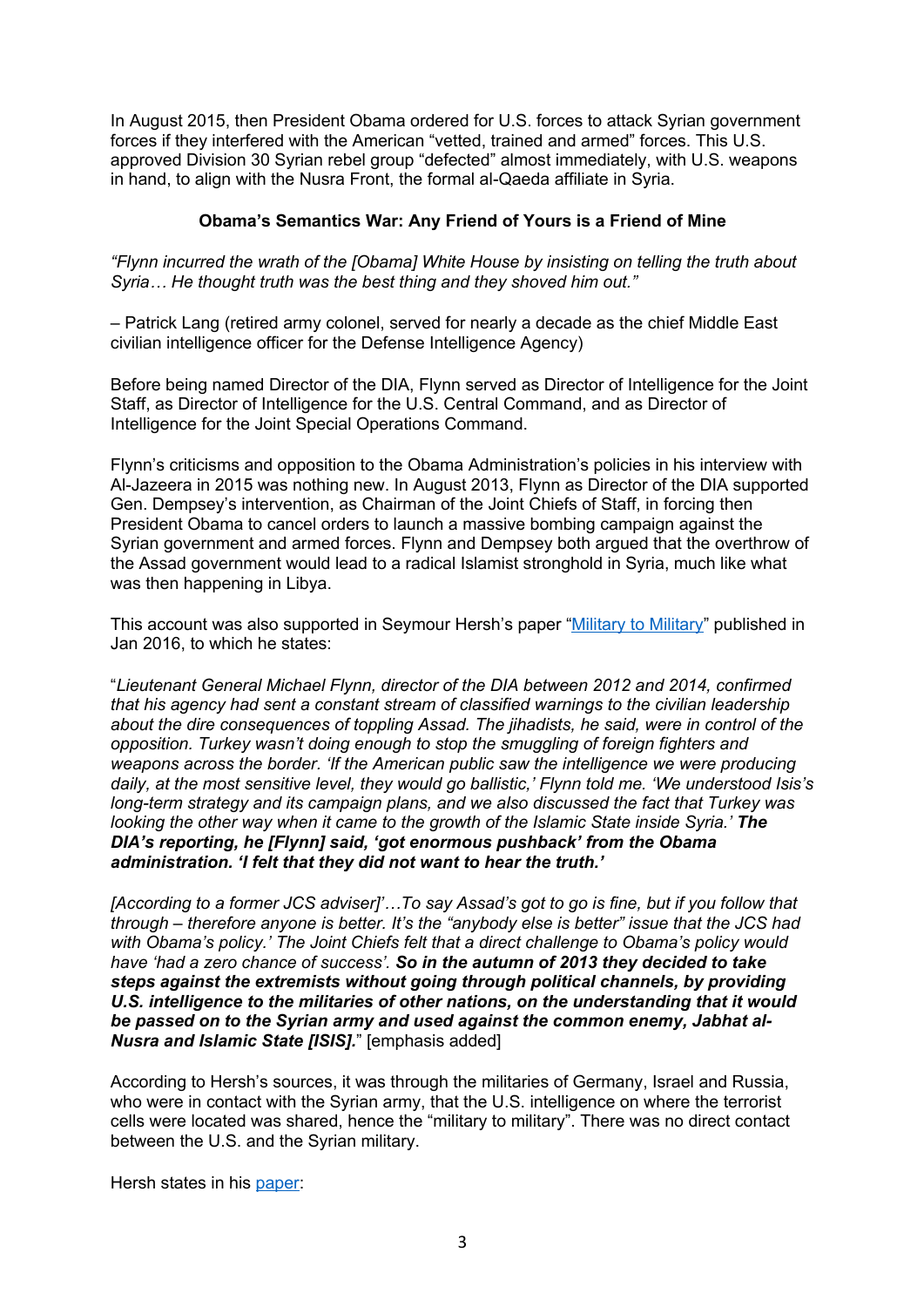"*The two countries [U.S. & Syria] collaborated against al-Qaida, their common enemy. A longtime consultant to the Joint Special Operations Command said that, after 9/11, 'Bashar was, for years, extremely helpful to us while, in my view, we were churlish in return, and clumsy in our use of the gold he gave us. That quiet co-operation continued among some elements, even after the [Bush administration's] decision to vilify him.' In 2002 Assad authorised Syrian intelligence to turn over hundreds of internal files on the activities of the Muslim Brotherhood in Syria and Germany. Later that year, Syrian intelligence foiled an attack by al-Qaida on the headquarters of the U.S. Navy's Fifth Fleet in Bahrain, and Assad agreed to provide the CIA with the name of a vital al-Qaida informant. In violation of this agreement, the CIA contacted the informant directly; he rejected the approach, and broke off relations with his Syrian handlers.*

*…It was this history of co-operation that made it seem possible in 2013 that Damascus would agree to the new indirect intelligence-sharing arrangement with the U.S.*"

However, as the Syrian army gained strength with the Dempsey-led-Joint Chiefs' support, Saudi Arabia, Qatar and Turkey escalated their financing and arming of al-Nusra and ISIS. In fact, it was "later" discovered that the Erdogan government had been supporting al-Nusra and ISIS for years. In addition, after the June  $30<sup>th</sup>$ , 2013 revolution in Egypt, Turkey became a regional hub for the Muslim Brotherhood's International Organization.

In Sept. 2015, Russia came in and directly intervened militarily, upon invitation by the Syrian government, and effectively destroyed ISIS strongholds within Syrian territory. In response, Turkey shot down a Russian Sukhoi Su-24 on Nov 24<sup>th</sup>, 2015 for allegedly entering Turkish airspace for 17 seconds. Days after the Russian fighter jet was shot down, Obama expressed support for Erdogan and stated at a Dec. 1<sup>st</sup>, 2015 press conference that his administration would remain "very much committed to Turkey's security and its sovereignty". Obama also said that as long as Russia remained allied with Assad, "a lot of Russian resources are still going to be targeted at opposition groups … that we support … So I don't think we should be under any illusions that somehow Russia starts hitting only Isil targets. That's not happening now. It was never happening. It's not going to be happening in the next several weeks."

Today, not one of those "opposition groups" has shown itself to have remained, or possibly ever been, anti-extremist. And neither the Joint Chiefs nor the DIA believed that there was ever such a thing as "moderate rebels."

Rather, as remarked by a JCS adviser to Hersh, "Turkey is the problem."

### **China's "Uyghur Problem"**

Imad Moustapha, was the Syrian Ambassador to the United States from 2004 to Dec. 2011, and has been the Syrian Ambassador to China for the past eight years.

In an interview with Seymour Hersh, Moustapha stated:

"*'China regards the Syrian crisis from three perspectives,' he said: international law and legitimacy; global strategic positioning; and the activities of jihadist Uighurs, from Xinjiang province in China's far west. Xinjiang borders eight nations – Mongolia, Russia, Kazakhstan, Kyrgyzstan, Tajikistan, Afghanistan, Pakistan and India – and, in China's view, serves as a funnel for terrorism around the world and within China. Many Uighur fighters now in Syria*  **are known to be members of the East Turkestan Islamic Movement** – an often violent *separatist organisation that seeks to establish an Islamist Uighur state in Xinjiang. 'The fact that they have been aided by Turkish intelligence to move from China into Syria through Turkey has caused a tremendous amount of tension between the Chinese and*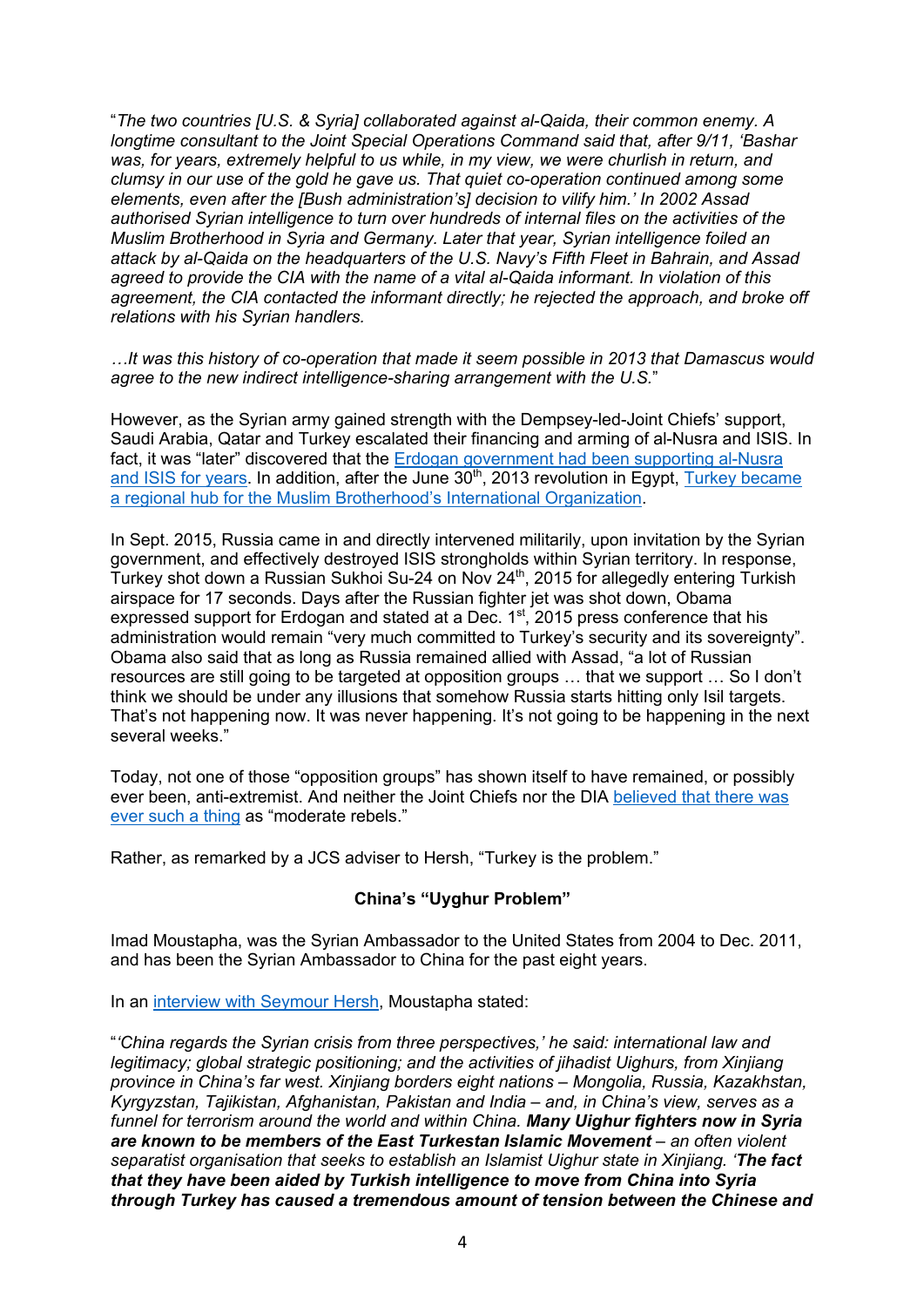*Turkish intelligence,' Moustapha said. 'China is concerned that the Turkish role of supporting the Uighur fighters in Syria may be extended in the future to support Turkey's agenda in Xinjiang. We are already providing the Chinese intelligence service with information regarding these terrorists and the routes they crossed from on travelling into Syria.'* " [emphasis added]

This view was echoed by a Washington foreign affairs analyst whose views are routinely sought by senior government officials, informing Hersh that:

"*Erdoğan has been bringing Uighurs into Syria by special transport while his government has been agitating in favour of their struggle in China. Uighur and Burmese Muslim terrorists who escape into Thailand somehow get Turkish passports and are then flown to Turkey for transit into Syria.*"

China understands that the best way to combat the terrorist recruiting that is going on in these regions is to offer aid towards reconstruction and economic development projects. By 2016, China had allegedly committed more than \$30 billion to postwar reconstruction in Syria.

The long-time consultant to the Joint Special Operations Command could not hide his contempt, according to Hersh, when he was asked for his view of the U.S. policy on Syria. "'The solution in Syria is right before our nose,' he said. 'Our primary threat is Isis and all of us – the United States, Russia and China – need to work together.'"

The military's indirect pathway to Assad disappeared with Dempsey's retirement in September 25<sup>th</sup>, 2015. His replacement as chairman of the Joint Chiefs, General Joseph Dunford, testified before the Senate Armed Services Committee in July 2015, two months before assuming office, "If you want to talk about a nation that could pose an existential threat to the United States, I'd have to point to Russia."

# **Flynn's Call for Development in the Middle East to Counter Terrorism**

Not only was Flynn critical of the Obama Administration's approach to countering terrorism in the Middle East, his proposed solution was to actually *downgrade the emphasis on military counter-operations*, and rather focus on economic development within these regions as the most effective and stable impediment to the growth of extremists.

Flynn stated in the July 2015 interview with Al-Jazeera:

*"Frankly, an entire new economy is what this region needs. They need to take this 15 year old, to 25 to 30-year olds in Saudi Arabia, the largest segment of their population; in Egypt, the largest segment of their population, 15 to roughly 30 years old, mostly young men. You've got to give them something else to do. If you don't, they're going to turn on their own governments, and we can solve that problem.*

*So that is the conversation that we have to have with them, and we have to help them do that. And in the meantime, what we have is this continued investment in conflict. The more weapons we give, the more bombs we drop, that just fuels the conflict. Some of that has to be done, but I'm looking for other solutions. I'm looking for the other side of this argument, and we're not having it; we're not having it as the United States."* [emphasis added]

Flynn also stated in the interview that the U.S. cannot, and should not, deter the development of nuclear energy in the Middle East: